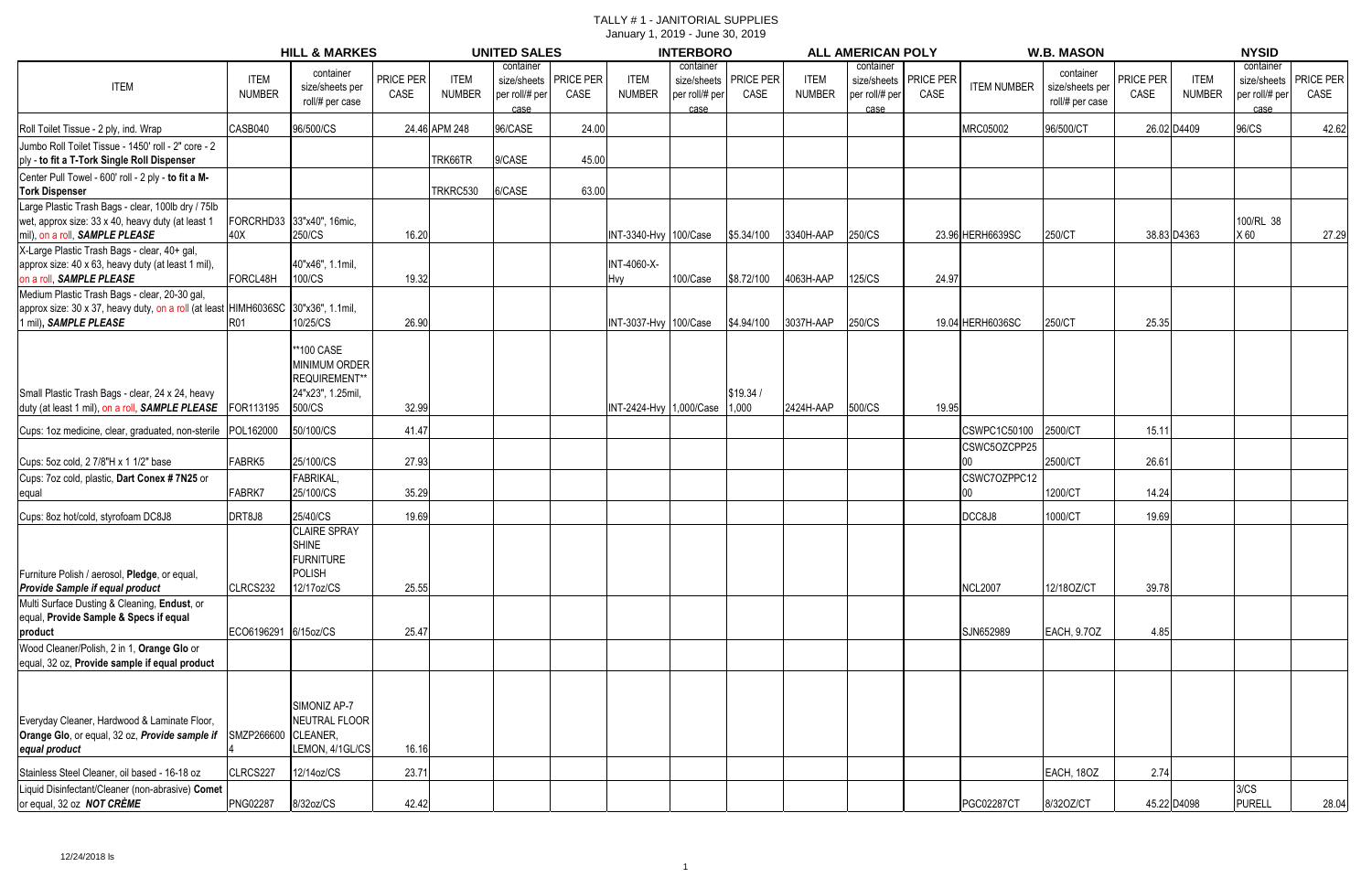|                                                                          |                      |                                                                                                          |            |                         |         |       | January 1, 2019 - June 30, 2019                                  |              |              |                       |            |       |            |         |       |
|--------------------------------------------------------------------------|----------------------|----------------------------------------------------------------------------------------------------------|------------|-------------------------|---------|-------|------------------------------------------------------------------|--------------|--------------|-----------------------|------------|-------|------------|---------|-------|
| Roll Paper Towel/Perf,, sample please - WHITE -<br><b>RECYCLED</b>       | CASK085              | <b>CASCADES</b><br><b>HOUSEHOLD</b><br>ROLL TOWEL, 2-<br>PLY, WHITE,<br>100% RECYCLED<br>FIBER, 30/85/CS |            | 14.35 APM 585           | 30/CASE | 14.89 |                                                                  |              |              | MRC06350              | 30/85SH/CT | 15.17 |            |         |       |
| Roll Paper Towel/Perf, good quality, sample<br>please - BROWN - RECYCLED | MORR6800             | <b>MORON 8"</b><br><b>BROWN ROLL</b><br><b>TOWEL, 6/800'/CS</b>                                          | 15.13 RE   | <b>CRYSTLEWA</b>        | 6/CASE  | 14.95 |                                                                  |              |              | MRCP728N              | 6/800'/CT  | 15.6  |            |         |       |
| Roll Paper Towel - equal to Brawny or Bounty                             | <b>PNG76230</b>      | 30RL/36SHEET/CS                                                                                          | 54.37      |                         |         |       |                                                                  |              |              | TRKHB1990             | 30/84SH/CT | 27.89 |            |         |       |
| Ammonia                                                                  |                      |                                                                                                          |            |                         |         |       |                                                                  |              |              | KIK19709365391        | 4GL/CT     | 11.41 |            |         |       |
| Bleach - Clorox, or equal                                                | CLX30966             | 3/121oz/CS<br>SIMONIZ<br><b>CLOTHESLINE</b><br><b>LAUNDRY</b><br>SMZC059705 POWDER, 50lb                 | 13.85      |                         |         |       |                                                                  |              |              | CLO30966CT            | 3/121oz/CT | 15.88 |            |         |       |
| Oxiclean, 25lb tub                                                       |                      | <b>BOX</b>                                                                                               | 21.69      |                         |         |       | Med Pride/                                                       |              |              | CDC3320084012 30# TUB |            | 44.8  |            |         |       |
| Gloves - Powder Free - Vinyl - Exam (Small)                              | ISL102112            | 10/100/CS                                                                                                | $30.25$ S  | <b>CSWVECPFG</b>        | 1000/CS |       | Elara-Sm-<br>19.00 VPFG-E<br>Med Pride/                          | 1,000/Case 0 | \$19.75/1,00 | <b>CSWVECPFGS</b>     | 100/BX     |       | 1.92 C3318 | 1000/CS | 39.35 |
| Gloves - Powder Free - Vinyl - Exam (Medium)                             | ISL102114            | 10/100/CS                                                                                                | $30.25$ M  | <b>CSWVECPFG</b>        | 1000/CS |       | Elara-Med-<br>19.00 VPFG-E                                       | 1,000/Case C | \$19.75/1,00 | <b>CSWVECPFGM</b>     | 100/BX     |       | 1.92 C3318 | 1000/CS | 39.35 |
| Gloves - Powder Free - Vinyl - Exam (Large)                              | ISL102116            | 10/100/CS                                                                                                |            | 30.25 CSWVEPFGL 1000/CS |         |       | Med Pride/<br>Elara-Lrg-<br>19.00 VPFG-E                         | 1,000/Case 0 | \$19.75/1,00 | <b>CSWVECPFGL</b>     | 100/BX     |       | 1.92 C3318 | 1000/CS | 39.35 |
| Gloves - Powder Free - Vinyl - Exam (X-Large)                            | <b>ISL102118</b>     | 10/100/CS                                                                                                | 30.25 XL   | <b>CSWVECPFG</b>        | 1000/CS |       | Med Pride/<br>Elara-XI-<br>19.00 VPFG-E<br><b>First Care/Job</b> | 1,000/Case 0 | \$19.75/1,00 | <b>CSWVECPFGXL</b>    | 100/BX     |       | 1.92 C3318 | 1000/CS | 39.35 |
| Gloves - Powder Free - Latex (Small)                                     | ISL100212 10/100/CS  |                                                                                                          |            | 35.86 CSWLGPPFS 1000/CS |         |       | Guard-Sm-<br>25.00 LPFG<br>First Care/Job                        | 1,000/Case 0 | \$31.40/1,00 | CSWLGPPFGS 1000/CT    |            |       | 26.8 C3317 | 1000/CS | 56.15 |
| Gloves - Powder Free - Latex (Medium)                                    | ISL100214            | 10/100/CS                                                                                                |            | 35.86 CSWLGPPFM 1000/CS |         |       | Guard-Med-<br>25.00 LPFG                                         | 1,000/Case 0 | \$31.40/1,00 | <b>CSWLGPPFGM</b>     | 1000/CT    |       | 26.8 C3317 | 1000/CS | 56.15 |
| Gloves - Powder Free - Latex (Large)                                     | ISL100216            | 10/100/CS                                                                                                |            | 35.86 CSWLGPPFL 1000/CS |         |       | Aurelia-Lrg-<br>25.00 LPFG<br><b>First Care/Job</b>              | 1,000/Case 0 | \$31.40/1,00 | <b>CSWLGPPFGL</b>     | 1000/CT    |       | 26.8 C3317 | 1000/CS | 56.15 |
| Gloves - Powder Free - Latex (X-Large)                                   | ISL100218            | 10/100/CS                                                                                                | 35.86L     | <b>CSWLGPPFX</b>        | 1000/CS |       | Guard-XL-<br>25.00 LPFG                                          | 1,000/Case 0 | \$31.40/1,00 | <b>CSWLGPPFGXL</b>    | 1000/CT    |       | 26.8 C3317 | 1000/CS | 56.15 |
| Gloves - Powder Free - Nitrile - Exam (Small)                            | ISL103212AP 4/250/CS |                                                                                                          | 40.90 S    | <b>CSWNEBPFG</b>        | 1000/CS |       | <b>First</b><br>Care/JobGuar<br>31.50 d-Sm-NPFG-E 1,000/Case     |              | \$32.80/1,00 | <b>CSWNEBPFGS</b>     | 100/BX     |       | 3.45 C3322 | 1000/CS | 69.57 |
| Gloves - Powder Free - Nitrile - Exam (Medium)                           | ISL103214AP 4/250/CS |                                                                                                          | 40.90 M    | <b>CSWNEBPFG</b>        | 1000/CS |       | Aurelia-Med-<br>31.50 NPFG-E                                     | 1,000/Case 0 | \$32.80/1,00 | <b>CSWNEBPFGM</b>     | 100/BX     |       | 3.45 C3322 | 1000/CS | 69.57 |
| Gloves - Powder Free - Nitrile - Exam (Large)                            | ISL103216AP 4/250/CS |                                                                                                          | 40.90 L    | <b>CSWNEBPFG</b>        | 1000/CS |       | Aurelia-Lrg-<br>31.50 NPFG-E                                     | 1,000/Case 0 | \$32.80/1,00 | <b>CSWNEBPFGL</b>     | 100/BX     |       | 3.45 C3322 | 1000/CS | 69.57 |
| Gloves - Powder Free - Nitrile - Exam (X-Large)                          | ISL103218AP 4/250/CS |                                                                                                          | $40.90$ XL | <b>CSWNEBPFG</b>        | 1000/CS |       | Aurelia-XL-<br>31.50 NPFG-E                                      | 1,000/Case 0 | \$32.80/1,00 | CSWNEBPFGXL 100/BX    |            |       | 3.45 C3322 | 1000/CS | 69.57 |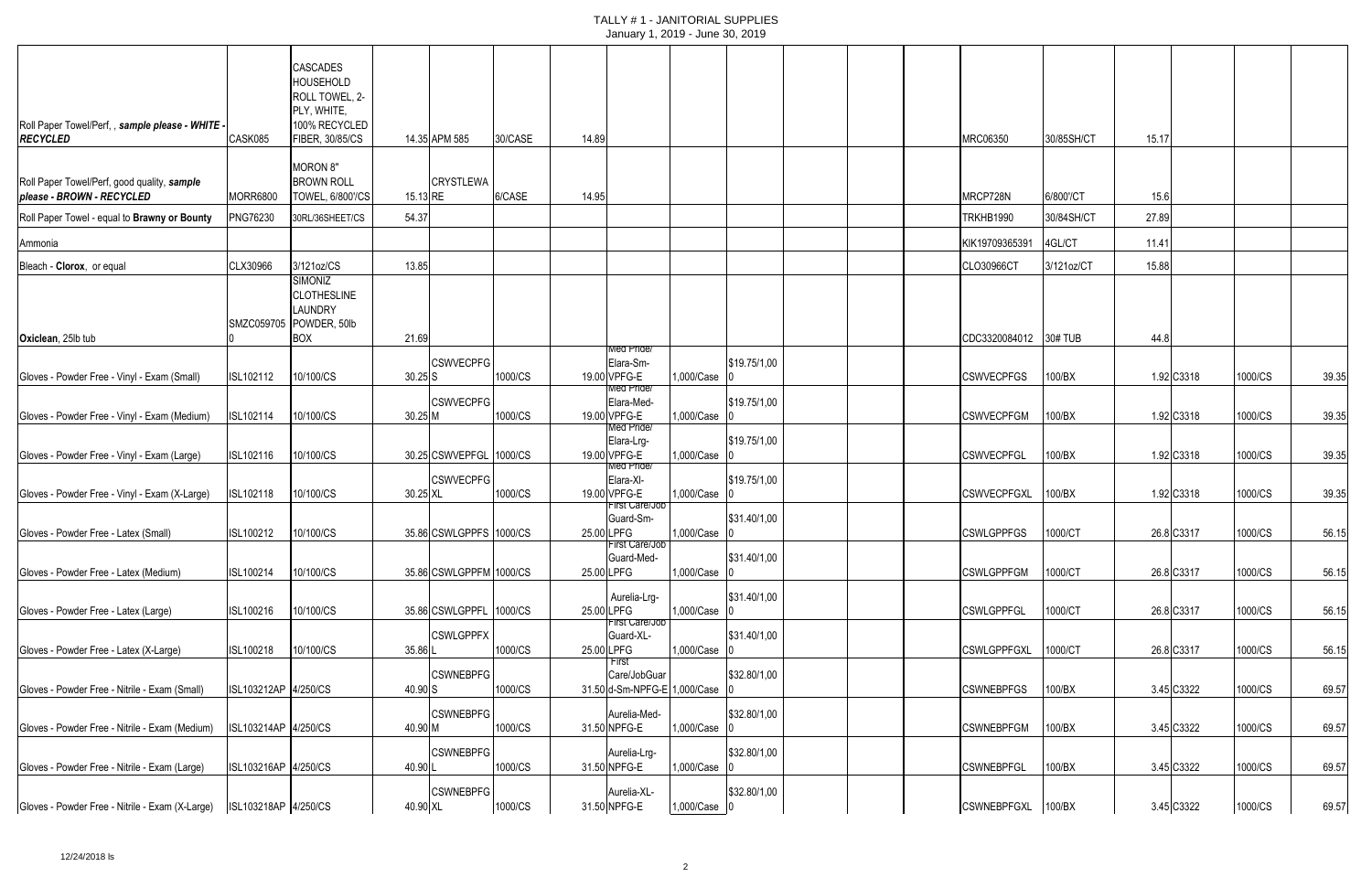|                                                                                               |                      |                                                   |       |  | $58.1801$ , $7.5010$ $58.10$ $59.50$ |  |  |                         |                                                                    |       |  |  |
|-----------------------------------------------------------------------------------------------|----------------------|---------------------------------------------------|-------|--|--------------------------------------|--|--|-------------------------|--------------------------------------------------------------------|-------|--|--|
|                                                                                               |                      | 18" PLASTIC<br>[BWK09201E HANDLE, 5-5/8"          |       |  |                                      |  |  |                         |                                                                    |       |  |  |
| Plunger                                                                                       |                      | DIA BOWL 1/EA                                     | 4.20  |  |                                      |  |  | BBP510106               | <b>EACH</b>                                                        | 2.57  |  |  |
|                                                                                               |                      |                                                   |       |  |                                      |  |  |                         | SOLD<br><b>SEPARATELY</b>                                          |       |  |  |
|                                                                                               | RUB6310+             |                                                   |       |  |                                      |  |  | RCP631000WE/R           | <b>BRUSH \$1.62/</b>                                               |       |  |  |
| Toilet Brush with Holder                                                                      | <b>RUB6311</b>       | 1/EA                                              | 2.35  |  |                                      |  |  | CP631100WE              | <b>HOLDER \$1.90</b>                                               | 3.52  |  |  |
| Brooms, corn maids                                                                            | OCD61036             | 1/EA                                              | 4.78  |  |                                      |  |  | NO BID                  |                                                                    |       |  |  |
| Brooms, Angled, 12" Polypropylene Bristle,<br>w/Vinyl Coated Handle                           | OCD6410              | 11", BLACK<br>METAL HANDLE,<br>1/EA               | 4.52  |  |                                      |  |  | BBP100324/BBP1<br>40860 | SOLD<br><b>SEPARATELY</b><br><b>BRUSH \$9.38/</b><br>HANDLE \$2.82 | 12.2  |  |  |
| Push Broom w/Non-Wood Handle - 2' wide                                                        |                      |                                                   |       |  |                                      |  |  |                         |                                                                    |       |  |  |
| Push Broom w/Non-Wood Handle - 4' wide                                                        |                      |                                                   |       |  |                                      |  |  |                         |                                                                    |       |  |  |
| Air Deodorizer - Simonize Eliminator or equal -                                               | SMZL210701           |                                                   |       |  |                                      |  |  |                         |                                                                    |       |  |  |
| Provide Sample & Specs if equal product                                                       |                      | 12/1qt/CS<br>FEBREZE AIR,                         | 21.77 |  |                                      |  |  | NCL142836               | 12/32oz/CT                                                         | 37.49 |  |  |
| Air Freshener - 9.7 oz - Febreze Air Effects or                                               | [PGC96255]           | <b>MEADOWS &amp;</b><br>RAIN SCENT,<br>6/8.8oz/CS | 18.04 |  |                                      |  |  | PGC96257                | <b>EACH</b>                                                        | 4.38  |  |  |
| equal                                                                                         |                      |                                                   |       |  |                                      |  |  |                         |                                                                    |       |  |  |
| Spray Disinfectant, 6.5 oz, Chase or equal<br>Odor Obsorbing Gel - assorted scents - 8 oz -   | CLX38504             | 12/19oz/CS<br>NILODOR,                            | 46.77 |  |                                      |  |  | CHP34104                | <b>EACH</b>                                                        | 1.93  |  |  |
| Natural Magic, or equal                                                                       | NIL8NLC              | 6/12oz/CS                                         | 28.52 |  |                                      |  |  | <b>BRI900114EA</b>      | EACH, 14oz                                                         | 4.21  |  |  |
| Universal Telescopic Window Squeegee Pole - 4-                                                |                      |                                                   |       |  |                                      |  |  |                         |                                                                    |       |  |  |
|                                                                                               | UNGEP24R             | 1/EA                                              | 30.59 |  |                                      |  |  | UNGEP24R                | <b>EACH</b><br><b>SOLD</b>                                         | 36.11 |  |  |
| Bi-Level Deck Scrub Brush - 10" - stiff crimped                                               | OCD27190+<br>OCD7160 | 1/EA                                              |       |  |                                      |  |  | BBP230310/BBP1<br>40160 | <b>SEPARATELY</b><br><b>BRUSH \$5.89/</b><br><b>HANDLE \$2.30</b>  |       |  |  |
| polypropylene bristles - 60" wood handle<br>Mop Head - 8 oz - THIN BAND ONLY - (nylon or      |                      |                                                   | 5.61  |  |                                      |  |  |                         |                                                                    | 8.19  |  |  |
| blend for waxing)                                                                             |                      |                                                   |       |  |                                      |  |  |                         |                                                                    |       |  |  |
|                                                                                               | RUBFGV1160           |                                                   |       |  |                                      |  |  |                         |                                                                    |       |  |  |
| Mop Head - 16 oz - THIN BAND ONLY                                                             | 0WH00                | 12/CS                                             | 28.94 |  |                                      |  |  | SLD4600240              | 12/CT                                                              | 21.24 |  |  |
| Mop Head - 20 oz - THIN BAND ONLY                                                             | RUBFGV1170<br>0WH00  | 12/CS                                             | 31.76 |  |                                      |  |  | SLD4600480              | 12/CT                                                              | 24.74 |  |  |
| Cotton Wall Mop Pad 5" x 8 1/2" - Geerpres #<br>9502 or equal                                 |                      |                                                   |       |  |                                      |  |  |                         |                                                                    |       |  |  |
| Microfiber Wall Wash Mop Pad - 5" x 10 1/2" -                                                 |                      | TUWMMS9G 9" GREEN/WHITE                           |       |  |                                      |  |  |                         |                                                                    |       |  |  |
| Backing: velcro style loop                                                                    | WL                   | MF PAD, 12/CS                                     | 43.16 |  |                                      |  |  |                         |                                                                    |       |  |  |
| Handle for above Microfiber Wall Wash Mop                                                     | TUWPTZ9              | 9" FRAME, 6/CS                                    | 42.58 |  |                                      |  |  |                         |                                                                    |       |  |  |
| Wet Mop - Heavy Duty - Washable - 4 ply - 8 oz                                                |                      |                                                   |       |  |                                      |  |  |                         |                                                                    |       |  |  |
| Wet Mop - Heavy Duty - Washable - 4 ply - 12 oz                                               | TUWDOL125<br>PK3     | 3/CS                                              | 8.55  |  |                                      |  |  |                         |                                                                    |       |  |  |
|                                                                                               | TUWDOL165            |                                                   |       |  |                                      |  |  |                         | 12/CT, CUT                                                         |       |  |  |
| Wet Mop - Heavy Duty - Washable - 4 ply - 16 oz<br>Commercial Rectangle Down Press Mop Bucket | PK3                  | 3/CS                                              | 9.30  |  |                                      |  |  | GSS16NLB5WCT            | END                                                                | 39.62 |  |  |
| w/Wringer - 20 qt - Rubbermaid or equal -                                                     | RUBFG75778           |                                                   |       |  |                                      |  |  |                         |                                                                    |       |  |  |
| Provide Sample & Specs if equal product                                                       | 8YEL                 | 35qt, 1/EA                                        | 52.35 |  |                                      |  |  |                         |                                                                    |       |  |  |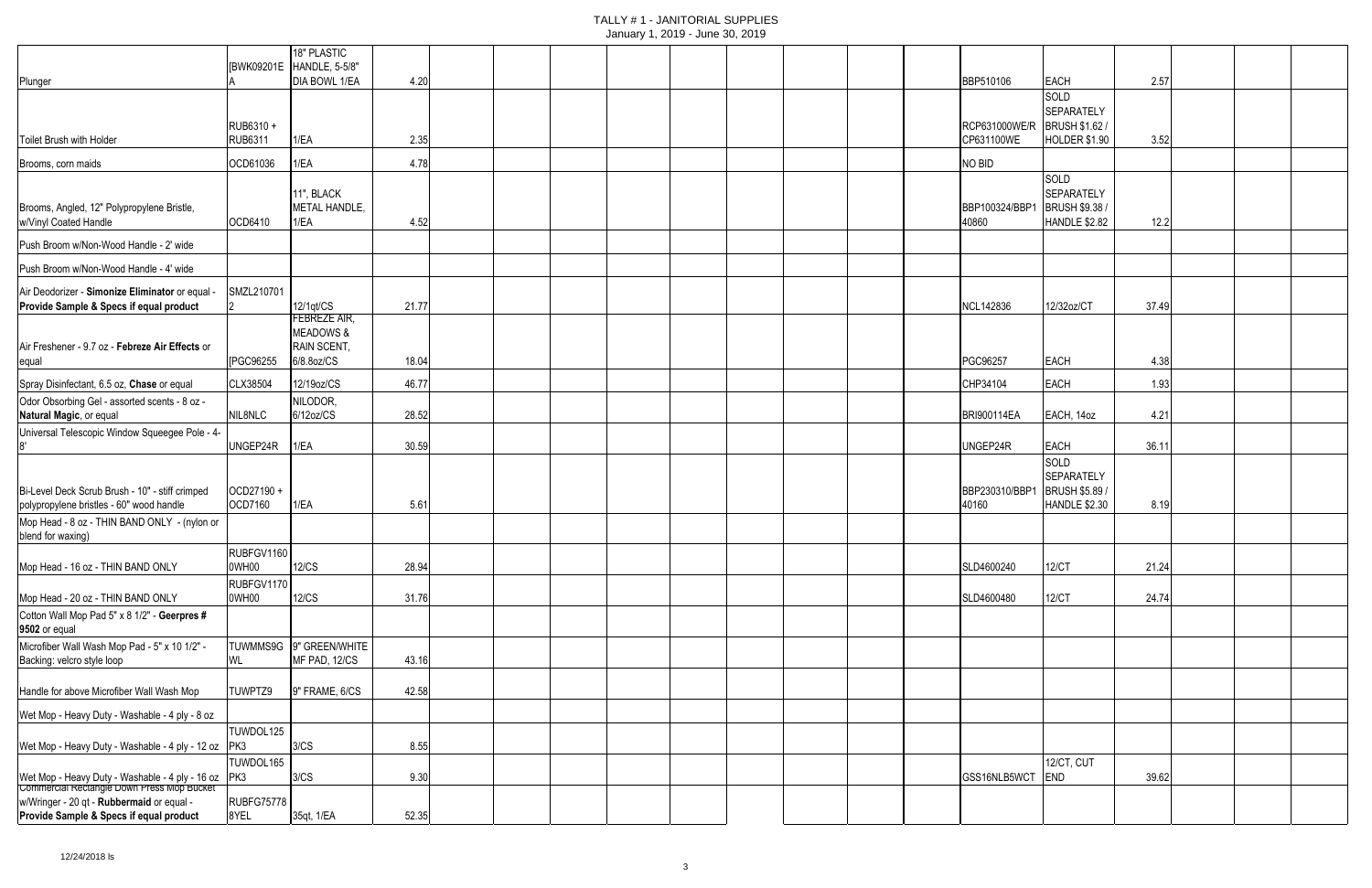|                                                                                                               |                      |                                                                |       |                 |      |       | $\frac{1}{2}$ |  |  |                 |                    |       |                     |                                   |       |
|---------------------------------------------------------------------------------------------------------------|----------------------|----------------------------------------------------------------|-------|-----------------|------|-------|---------------|--|--|-----------------|--------------------|-------|---------------------|-----------------------------------|-------|
| Side Press Mop Bucket w/Wringer - 26 qt -<br>Rubbermaid or equal - Provide Sample & Specs<br>if equal product | OCD96988             | O'CEDAR, 1/EA                                                  | 41.90 |                 |      |       |               |  |  |                 |                    |       |                     |                                   |       |
| Murphy's Oil - liquid soap, or equal                                                                          | CPL1103              | 4/1GL/CS                                                       | 51.88 |                 |      |       |               |  |  | CPC01103EA      | <b>GALLON (EA)</b> | 13.67 |                     |                                   |       |
|                                                                                                               |                      |                                                                |       |                 |      |       |               |  |  |                 |                    |       |                     |                                   |       |
| Bully crème cleanser - qt                                                                                     | SMZG132501 CLEANSER, | SIMONIZ GENTLE<br><b>TOUCH CREAM</b><br>12/32oz/CS             | 20.23 |                 |      |       |               |  |  | NCL172545       | 12/32oz/CS         | 27.7  |                     |                                   |       |
| Digest - gal - or equal - Provide Sample & Specs SMZD086000                                                   |                      |                                                                |       |                 |      |       |               |  |  |                 |                    |       |                     |                                   |       |
| if equal product                                                                                              |                      | 4/1GL/CS<br><b>BAB-O WITH</b>                                  | 25.27 |                 |      |       |               |  |  | NCL180029       | 4GL/CS             |       | 32.84 D4660         | 6 GL/CS                           | 36.08 |
| Powder Cleanser - Comet, or equal - Provide<br>Sample & Specs if equal product                                | CAL752088            | BLEACH,<br>24/21oz/CS                                          | 17.26 |                 |      |       |               |  |  | CALICCP752088   | 24/21oz/CT         | 16.59 |                     |                                   |       |
| Simple Green - gallon or equal - Provide Sample SMZC059500 SIMONIZ STRYKE<br>& Specs if equal product         |                      | FORCE, 4/1GL/CS                                                | 21.94 |                 |      |       |               |  |  | SMP13005CT      | 6GL/CT             | 62.9  |                     |                                   |       |
| Bissell - Carpet Shampoo, or equal - Provide<br>Sample & Specs if equal product                               | SMZP266900 CLEANER,  | <b>SIMONIZ PICK UP</b><br><b>EXTRACTION</b><br>4/1GL/CS        | 20.19 |                 |      |       |               |  |  | CALISZP2669004  | 4GL/CT             | 26.97 |                     |                                   |       |
| Spray Bottles - 32oz                                                                                          | <b>IMP5032WG</b>     | 1/EA                                                           | 0.44  |                 |      |       |               |  |  | TOL120125       | <b>EACH</b>        | 0.41  |                     |                                   |       |
| <b>Trigger Sprayers</b>                                                                                       | <b>IMP4902</b>       | 1/EA                                                           | 0.39  |                 |      |       |               |  |  | TOL110246       | <b>EACH</b>        | 0.41  |                     |                                   |       |
| Mop Handles                                                                                                   | OCD6511              | 1/EA                                                           | 5.05  |                 |      |       |               |  |  | <b>BWK620</b>   | <b>EACH</b>        | 6.62  |                     |                                   |       |
| Floor Wax - gal, Nova X, or equal                                                                             | 05                   | <b>WET LOOK</b><br>SMZCS07400 FLOOR FINISH &<br>SEALER; 5gl PL | 43.74 |                 |      |       |               |  |  | CALISZCS075000  | 4GL/CT             | 48.73 |                     |                                   |       |
| Floor Stripper - gal                                                                                          |                      | <b>RELEASE WAX</b><br>SMZR302500 STRIPPER 5GL                  | 30.56 |                 |      |       |               |  |  | CALISZR3025004  | 4GL/CT             |       | 28.26 D4508         | 4 GL/CS<br><b>CONCENTR</b><br>ATE | 47.94 |
| Floor Finish - gal, Buckeye Proclaim, or equal                                                                | 05                   | <b>WET LOOK</b><br>SMZCS07400 FLOOR FINISH &<br>SEALER; 5gl PL | 43.74 |                 |      |       |               |  |  | SMZCS0700005    | 4GL/CT             |       | 54.96 D4507         | 4 GL/CS<br>CONCENTR<br>ATE        | 59.60 |
| Cleaner/Degreaser - Simonize AP7, container<br>size: gallon, or equal                                         | SMZP266600           | 4/1GL/CS                                                       | 16.16 |                 |      |       |               |  |  | NCL090129       | 4GL/CS             | 20.63 |                     |                                   |       |
| Cleaner/Degreaser - Simonize Stike Force or<br>equal, container size: Quart                                   | SMZC059501           | 12/QT/CS                                                       | 18.56 |                 |      |       |               |  |  | NCL107136       | 12/32oz/CS         | 22.66 |                     |                                   |       |
| GOJO Deluxe Lotion Hand Soap 2L - # 2217 -<br>dispensers supplied free of charge                              | GJ221704             | 4/2000mL/CS                                                    |       | 40.67 GOJO 2217 | 4/CS | 49.78 |               |  |  | GOJ2217         | 4/2000ML/CT        |       | 42.61 D4064         | 4/CS                              | 66.50 |
| Dispenser for # 2217 - FREE                                                                                   | GJ223008             |                                                                | 0.00  |                 |      |       |               |  |  | GOJ223008       | <b>EACH</b>        |       | 0 D <sub>4089</sub> | <b>EACH</b>                       | FREE  |
| Liquid Hand Soap Simonize Phlo Off or equal, for SMZCS02500<br>dispensers (gal)                               |                      | 4/1GL/CS                                                       | 17.36 |                 |      |       |               |  |  | <b>NCL34529</b> | 4GL.CT             | 23.31 |                     |                                   |       |
| Hand Sanitizers Purell 9656/9657, or equal                                                                    | GJ965606             | 6/800mL/CS                                                     |       | 44.88 GOJO 9656 | 6/CS | 40.00 |               |  |  | GOJ965606CT     | 6/800ML/CT         |       | 46.27 D4056         | 12/CS                             | 97.40 |
| Hand Sanitizers Foam 5392, or equal                                                                           | GJ539202             | 2/1200mL/CS                                                    |       | 50.56 GOJO 5392 | 1/CS | 59.00 |               |  |  | GOJ539202CT     | 2/1200ML/CT        |       | 52.31 D4075         | 2/CS                              | 74.25 |
| Liquid (HE) Laundry Detergent - 100 oz, Tide, or<br>equal                                                     | SMZW420004 4/1GL/CS  | <b>WASH PLUS</b><br><b>LAUNDRY</b><br>DETERGENT                | 19.63 |                 |      |       |               |  |  |                 |                    |       |                     |                                   |       |
|                                                                                                               |                      |                                                                |       |                 |      |       |               |  |  |                 |                    |       |                     |                                   |       |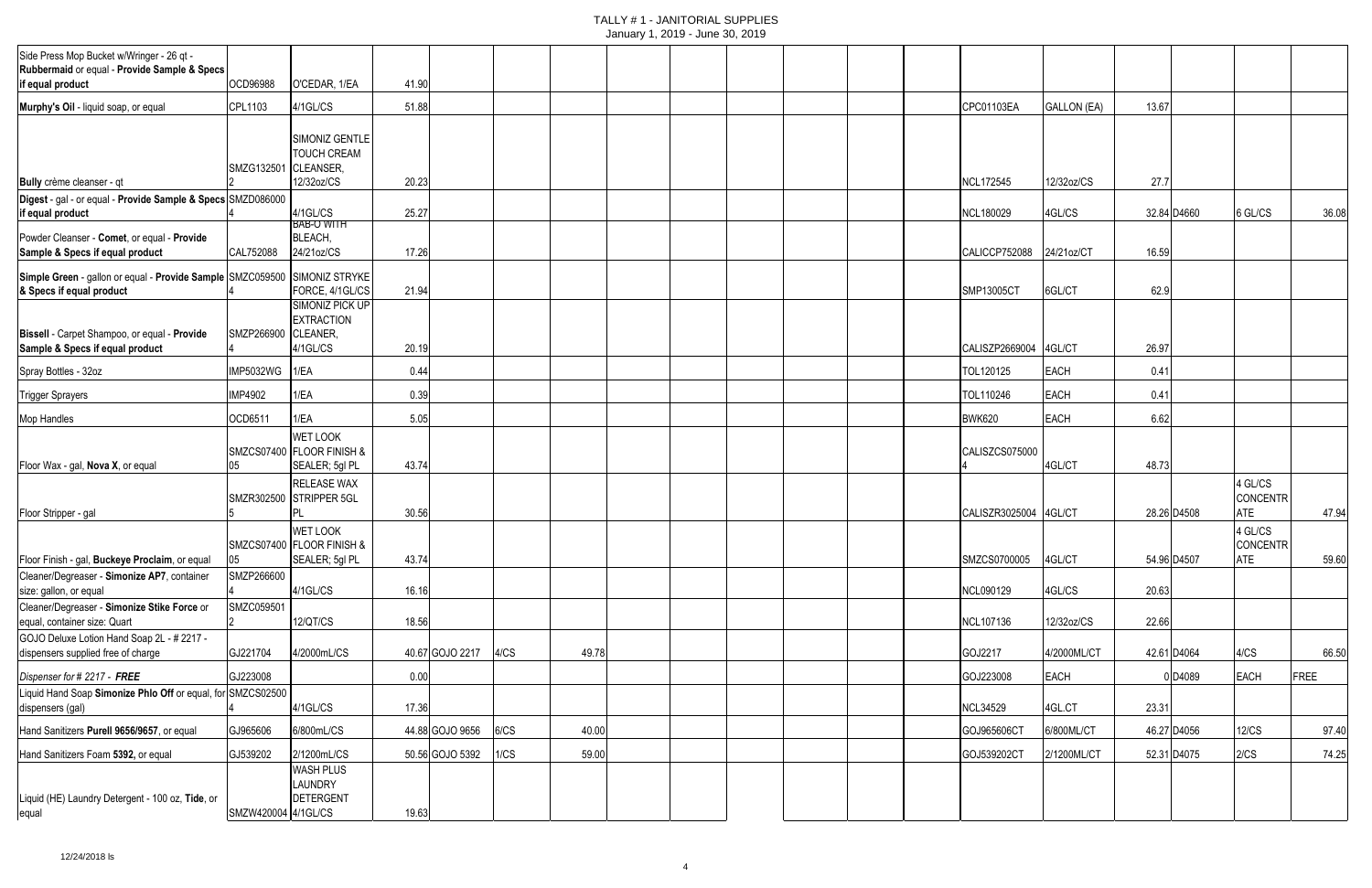| Electrolux Type U / Prolux Vacuum Bags - 100/cs                                   |                      |                                       |        |  |  |  |  | APCJANELU2          | 100/CT       | 56.92 |             |                        |       |
|-----------------------------------------------------------------------------------|----------------------|---------------------------------------|--------|--|--|--|--|---------------------|--------------|-------|-------------|------------------------|-------|
| Mighty Mite - Type MM vacuum bags                                                 |                      |                                       |        |  |  |  |  | EUR60295C6          | <b>18/CT</b> | 9.5   |             |                        |       |
| Sanitaire Vacuum Bags - UP-1 - 9100, C4900                                        |                      |                                       |        |  |  |  |  |                     |              |       |             |                        |       |
| Sanitaire Vacuum Bags - SD - P1/6600                                              |                      |                                       |        |  |  |  |  | EUR63262B10CT 50/CT |              | 46.26 |             |                        |       |
|                                                                                   |                      | <b>NILAROMA</b>                       |        |  |  |  |  |                     |              |       |             |                        |       |
|                                                                                   |                      | DEODORIZER                            |        |  |  |  |  |                     |              |       |             |                        |       |
| Vacuum Cleaner Scent Tabs - Style 515                                             | <b>NILAS00305</b>    | VACUUM DISC;<br>8/12/CS               | 72.09  |  |  |  |  |                     |              |       |             |                        |       |
| Ecolab TriStar Flexylight Laundry Soap # 16326                                    | ECO6116326 5GL PL    |                                       | 120.84 |  |  |  |  |                     |              |       |             |                        |       |
|                                                                                   |                      |                                       |        |  |  |  |  |                     |              |       |             | 4 GL/CS                |       |
| Ecolab Neutral Floor Cleaner # 6100035                                            | ECO6100035 2/2L/CS   |                                       | 58.02  |  |  |  |  |                     |              |       | D4505       | <b>CONCENTR</b><br>ATE | 41.70 |
|                                                                                   |                      |                                       |        |  |  |  |  |                     |              |       |             | 4 GL/CS                |       |
| Ecolab Heavy Duty Bathroom Cleaner Disinfectant                                   |                      |                                       |        |  |  |  |  |                     |              |       |             | CONCENTR               |       |
| #10158                                                                            | ECO6110158 2/2L/CS   |                                       | 84.22  |  |  |  |  |                     |              |       | D4506       | ATE<br>4 GL/CS         | 55.14 |
|                                                                                   |                      |                                       |        |  |  |  |  |                     |              |       |             | <b>CONCENTR</b>        |       |
| Ecolab Orange Force # 21038                                                       | ECO6121038 2/2L/CS   |                                       | 57.89  |  |  |  |  |                     |              |       | D4501       | ATE<br>4 GL/CS         | 44.04 |
| Ecolab Revitalize Encapsulation Carpet Cleaner -                                  |                      |                                       | 94.53  |  |  |  |  |                     |              |       | D4500       | CONCENTR<br><b>ATE</b> |       |
| 1 gal # 61495099                                                                  | ECO6195099 4/1GL/CS  |                                       |        |  |  |  |  |                     |              |       |             |                        | 50.60 |
| Ecolab Solid Surge Plus # 17905                                                   | ECO6117905 4/9lb/CS  |                                       | 197.71 |  |  |  |  |                     |              |       |             | 4 GL/CS                |       |
|                                                                                   |                      |                                       |        |  |  |  |  |                     |              |       |             | <b>CONCENTR</b>        |       |
| Ecolab All Purpose Cleaner # 14205                                                | ECO6100912 2/2L/CS   |                                       | 144.56 |  |  |  |  |                     |              |       | D4122       | ATE                    | 75.86 |
| Ecolab Solid Navisoft # 16001                                                     | ECO6116001 2/6lb/CS  | ECOLAB LOW-                           | 122.48 |  |  |  |  |                     |              |       |             |                        |       |
|                                                                                   |                      | <b>TEMP LAUNDRY</b>                   |        |  |  |  |  |                     |              |       |             |                        |       |
| Ecolab Stain Away # 13649                                                         |                      | ECO6100975 SOLID; 2/4lb/CS            | 54.24  |  |  |  |  |                     |              |       |             |                        |       |
| Disposable Multipurpose Rags, 10" x 12", 200/bx -<br>Scott Rags In A Box or equal | KIM05800             | 800/CS                                | 34.97  |  |  |  |  | <b>KCC75260</b>     | 200/BX       | 14.13 |             |                        |       |
|                                                                                   |                      |                                       |        |  |  |  |  |                     |              |       |             |                        |       |
| Shop Rags - 100% cotton - 14x14 - 60/bx - Uline                                   |                      | 25lb/CS (APPROX.<br>180 EACH PER      |        |  |  |  |  |                     |              |       |             |                        |       |
| # S-7288 or equal                                                                 | HSP34025             | CASE)                                 | 38.29  |  |  |  |  | UFSN900RST          | 50/PK        | 32.86 |             |                        |       |
|                                                                                   |                      | 14x17; 25lb/CS                        |        |  |  |  |  |                     |              |       |             |                        |       |
|                                                                                   |                      | (APPROX. 200                          |        |  |  |  |  |                     |              |       |             |                        |       |
| Terry Cloth Rags - 14x14                                                          | HSP53425             | EACH PER CASE)<br><b>DISCO MEDIUM</b> | 39.53  |  |  |  |  | HOS53725            | 170/CT       | 49.28 |             |                        |       |
| General Purpose Scouring Pad - 6" x 9", 3M or                                     |                      | DUTY PAD,                             |        |  |  |  |  |                     |              |       |             |                        |       |
| equal                                                                             | DSCMD69              | 6/10/CS                               | 11.25  |  |  |  |  | BSDJAN3096          | 10/BX        |       | 1.79 D4701  | 60/CS                  | 14.22 |
|                                                                                   |                      | SIMONIZ NA                            |        |  |  |  |  |                     |              |       |             | 4 GL/CS                |       |
| Glass Cleaner - Windex or equal                                                   | SMZ0812              | <b>GLASS CLEANER</b><br>12/32oz/CS    | 16.07  |  |  |  |  | SMZB0400004         | 4GL/CT       |       | 15.14 D4502 | CONCENTR<br><b>ATE</b> | 39.20 |
|                                                                                   |                      |                                       |        |  |  |  |  |                     |              |       |             |                        |       |
| Revitalize Miracle Spotter # 6101125 or equal                                     | ECO6101125 4/22oz/CS |                                       | 190.11 |  |  |  |  |                     |              |       |             |                        |       |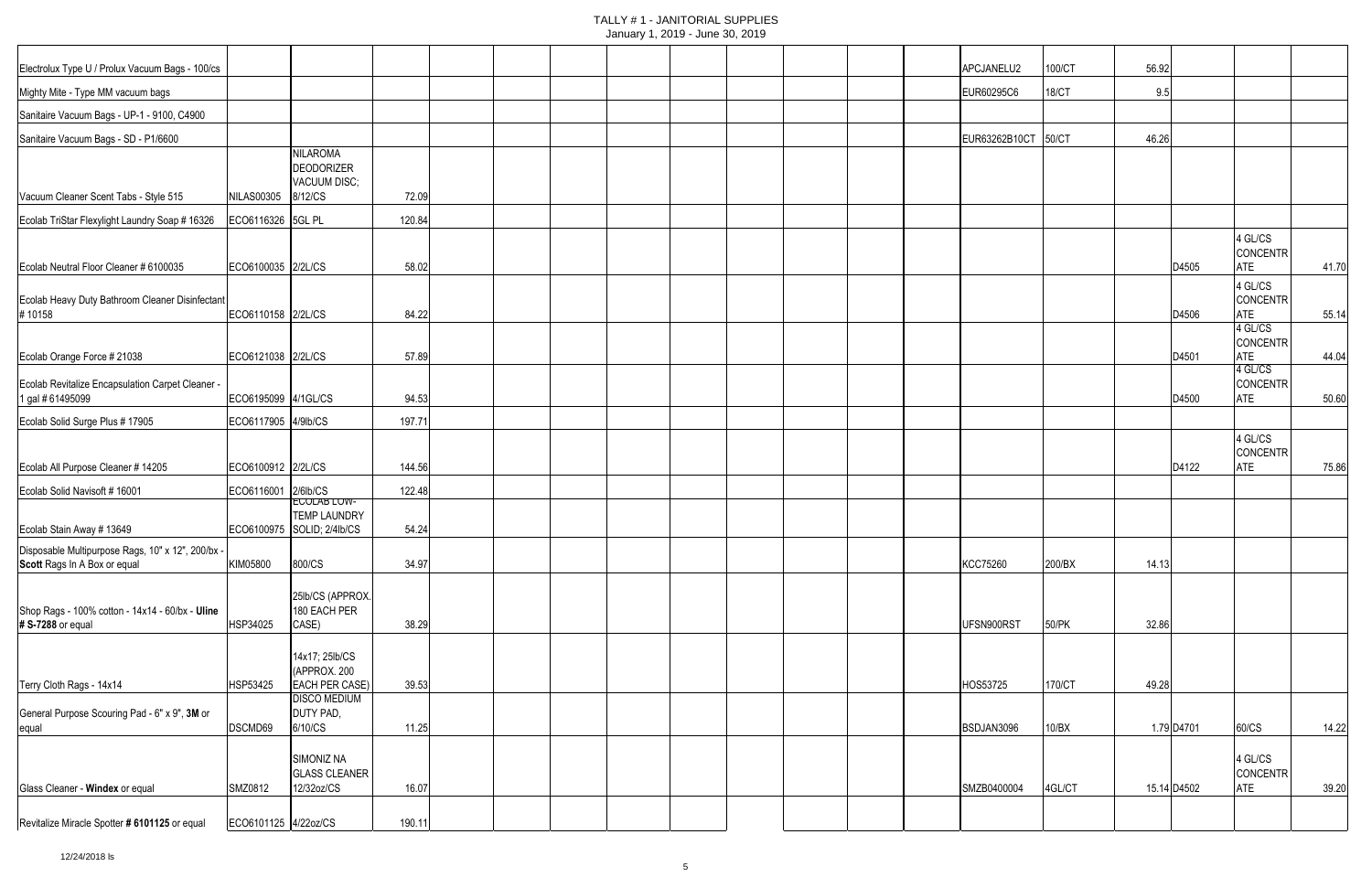| Antibacterial Foam Soap - 1250 ml - # 5162                | GJE5162EXL 3/1250mL/CS |                    |       | 39.04 GOJO 5162 | 3/CS | 44.24 |  |          | <b>NCL043157</b> | 6/1000ML/CS |       | 26.9 D4074 | 2/CS  | 53.30 |
|-----------------------------------------------------------|------------------------|--------------------|-------|-----------------|------|-------|--|----------|------------------|-------------|-------|------------|-------|-------|
|                                                           |                        | 1/EA *NO           |       |                 |      |       |  |          |                  |             |       |            |       |       |
|                                                           |                        | <b>CHARGE WITH</b> |       |                 |      |       |  |          |                  |             |       |            |       |       |
| Dispenser for Antibacterial Foam Soap - 1250 ml           |                        | AWARD OF           |       |                 |      |       |  |          |                  |             |       |            |       |       |
| <b>FREE</b>                                               | GJ515506EXL SOAP*      |                    | 0.00  |                 |      |       |  |          | <b>NCL04216</b>  | EACH        | N/C   | D4091      | EACH  | FREE  |
|                                                           |                        | <b>PIONEER</b>     |       |                 |      |       |  |          |                  |             |       |            |       |       |
|                                                           |                        | <b>REBOUND</b>     |       |                 |      |       |  |          |                  |             |       |            |       |       |
|                                                           |                        | <b>CLEANER</b>     |       |                 |      |       |  |          |                  |             |       |            |       |       |
| Snapback Spray Buff, Floor Cleaner or equal               |                        | ENHANCER           |       |                 |      |       |  |          |                  |             |       |            |       |       |
| size: Gallon                                              | PIO211MPE 4/1.06GL/CS  |                    | 33.73 |                 |      |       |  |          | <b>NCL52029</b>  | GALLON (EA) | 7.97  |            |       |       |
|                                                           |                        | SIMONIZ AP-7       |       |                 |      |       |  |          |                  |             |       |            |       |       |
|                                                           |                        | NEUTRAL FLOOR      |       |                 |      |       |  |          |                  |             |       |            |       |       |
|                                                           | SMZP266600 CLEANER,    |                    |       |                 |      |       |  |          |                  |             |       |            |       |       |
| MPC All-Surf - All Purpose Cleaner or equal               |                        | LEMON, 4/1GL/CS    | 16.16 |                 |      |       |  |          | NCL090129        | 4GL/CS      | 20.63 |            |       |       |
|                                                           |                        |                    |       |                 |      |       |  |          |                  |             |       |            |       |       |
|                                                           | SMZF123101             |                    |       |                 |      |       |  |          |                  |             |       |            |       |       |
| Simonize Freedom Bowl Cleaner - 4/gal or equal 2          |                        | 12/32oz/CS         | 15.06 |                 |      |       |  |          | NCL171529        | 4GL/CS      | 23.1' |            |       |       |
| Magic Erasers (Mr. Clean) or equal                        | <b>PNG82027</b>        | 6/4/CS             | 21.59 |                 |      |       |  |          | BWK400BX         | 10/BX       |       | 7.51 D4715 | 24/CS | 12.19 |
| Lint Rollers - 12/cs                                      |                        |                    |       |                 |      |       |  |          |                  |             |       |            |       |       |
| Enmotion Towels - Brown - 6/800'/cs                       | GPF89480               | 6/800'/CS          | 45.44 |                 |      |       |  |          | GPC89480         | 6/800'/CT   | 43.79 |            |       |       |
| Enmotion Towels - White - 6/800'/cs                       | GPF89460               | 6/800'/CS          | 48.84 |                 |      |       |  |          | GPC89460         | 6/800'/CT   | 45.92 |            |       |       |
|                                                           |                        | 10.625"x9"x4.65"   |       |                 |      |       |  |          |                  |             |       |            |       |       |
| Sanitary Napkin Receptacle - approx 10" x 7" x3"  IMP1102 |                        | 1/EA               | 12.11 |                 |      |       |  |          | RCP614000        | <b>EACH</b> | 27.69 |            |       |       |
| Sanitary Napkin Receptacle Liner - 10" x 7" x3",          |                        |                    |       |                 |      |       |  |          |                  |             |       |            |       |       |
| 500/cs                                                    | <b>HSP260</b>          | 500/CS             | 12.15 |                 |      |       |  |          | HOS6141          | 500/CT      | 11.79 |            |       |       |
|                                                           |                        |                    |       |                 |      |       |  |          |                  |             |       |            |       |       |
| MINIMUM ORDER TO AVOID SHIPPING FEES                      |                        |                    |       |                 |      |       |  | 1 PALLET |                  |             |       |            |       |       |
|                                                           |                        |                    |       |                 |      |       |  |          |                  |             |       |            |       |       |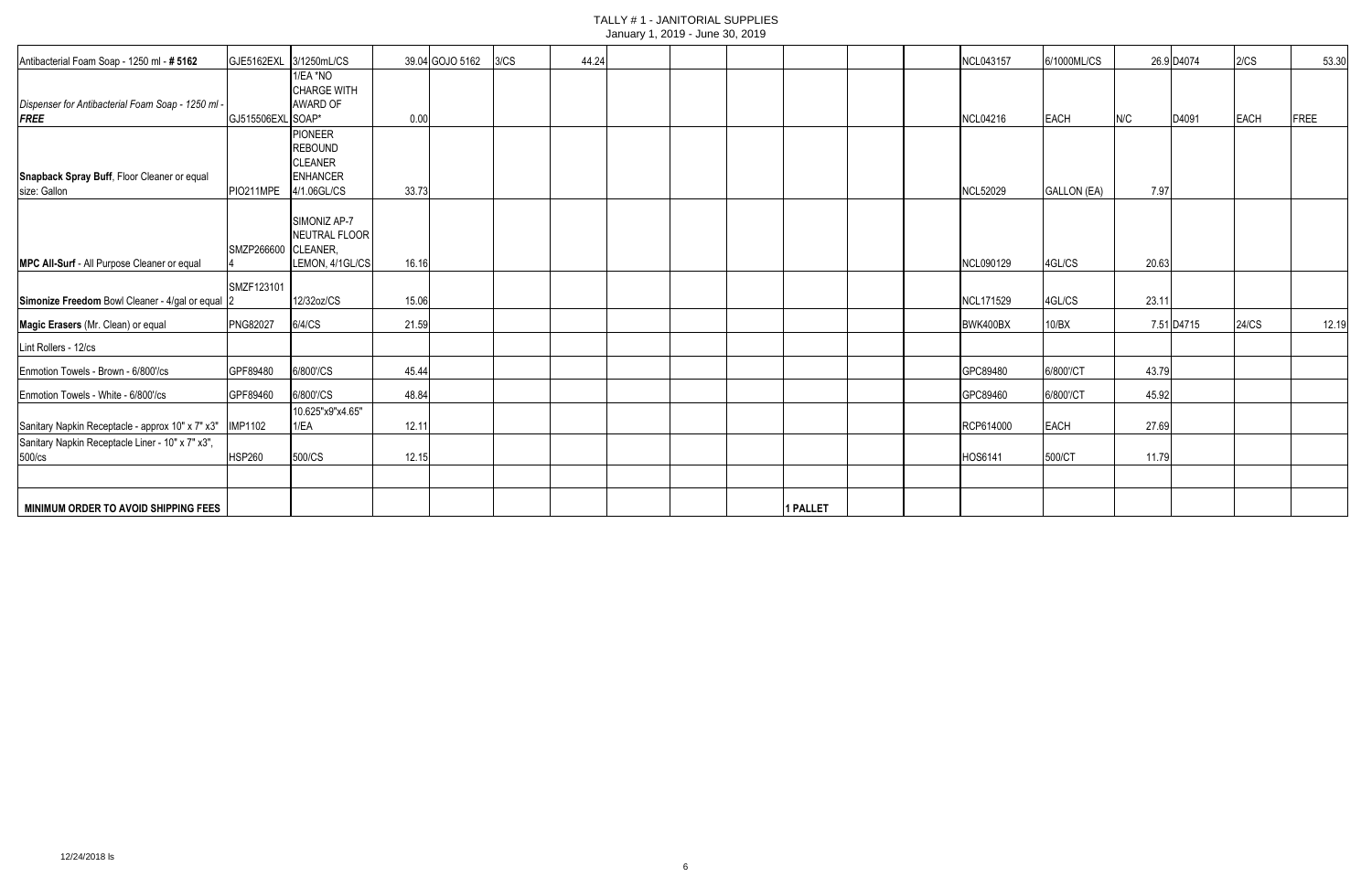### TALLY# 2 - FOOD SERVICE SUPPLIES

January 1, 2019 - June 30, 2019

|                                            |                     | <b>HILL &amp; MARKES</b> |                  |                              | <b>INTERBORO</b> |                  |                                 | <b>ALL AMERICAN POLY</b> |                  |                         | <b>W.B. MASON</b> |                  |               | <b>NYSID</b>  |                  |
|--------------------------------------------|---------------------|--------------------------|------------------|------------------------------|------------------|------------------|---------------------------------|--------------------------|------------------|-------------------------|-------------------|------------------|---------------|---------------|------------------|
| <b>ITEM</b>                                | <b>ITEM</b>         | <b>NUMBER</b>            | <b>PRICE PER</b> | <b>ITEM</b>                  | <b>NUMBER</b>    | <b>PRICE PER</b> | <b>ITEM</b>                     | <b>NUMBER</b>            | <b>PRICE PER</b> | <b>ITEM</b>             | <b>NUMBER</b>     | <b>PRICE PER</b> | <b>ITEM</b>   | <b>NUMBER</b> | <b>PRICE PER</b> |
|                                            | <b>NUMBER</b>       | PER CASE                 | CASE             | <b>NUMBER</b>                | PER CASE         | CASE             | <b>NUMBER</b>                   | PER CASE                 | CASE             | <b>NUMBER</b>           | PER CASE CASE     |                  | <b>NUMBER</b> | PER CASE      | CASE             |
|                                            | SMZP266600          |                          |                  |                              |                  |                  |                                 |                          |                  | <b>NCL09012</b>         |                   |                  |               |               |                  |
| All-Purpose Liquid Cleaner - gal           |                     | $4/1$ GL/CS              | 16.16            |                              |                  |                  |                                 |                          |                  |                         | 4GL/CS            |                  | 20.63 D4122   | 4/CS          | 75.86            |
|                                            |                     |                          |                  |                              |                  |                  |                                 |                          |                  | CSWF185                 |                   |                  |               |               |                  |
| Aluminum Foil 18" x 500'                   | <b>WES294</b>       | <b>ROLL</b>              | 14.46            |                              |                  |                  |                                 |                          |                  | 00SD                    | 1 ROLL            | 12.89            |               |               |                  |
|                                            |                     |                          |                  |                              |                  | \$24.90 /        |                                 |                          |                  | SADAP12                 |                   |                  |               |               |                  |
| Apron Plastic                              | ISL250011           | 10/100/CS                |                  | 42.84 INT-2442-DA 1,000/Case |                  | 1,000            |                                 |                          |                  | 52846                   | 100/BX            | 3.47             |               |               |                  |
|                                            |                     |                          |                  |                              |                  |                  |                                 |                          |                  | WEB167R                 |                   |                  |               |               |                  |
| Bib Apron - Clear Vinyl - 45x36 - 12/pkg   |                     |                          |                  |                              |                  |                  |                                 |                          |                  | A08C48                  | EACH              | 1.95             |               |               |                  |
|                                            |                     |                          |                  |                              |                  |                  |                                 |                          |                  | BAGGX10                 |                   |                  |               |               |                  |
| Bags -10# Elephant                         | <b>DUO30910</b>     | 500/BL                   | 23.81            |                              |                  |                  |                                 |                          |                  | 500                     | 500/BD            | 22.15            |               |               |                  |
|                                            |                     |                          |                  |                              |                  |                  |                                 |                          |                  | BAGGK10                 |                   |                  |               |               |                  |
| Bags -10# Brown                            | <b>DUO80985</b>     | 500/BL                   | 13.67            |                              |                  |                  |                                 |                          |                  | 500                     | 500/BD            | 11.21            |               |               |                  |
|                                            |                     |                          |                  |                              |                  |                  |                                 |                          |                  |                         |                   |                  |               |               |                  |
| Bags - 8# Brown Paper                      | <b>DUO80984</b>     | 500/BL                   | 12.60            |                              |                  |                  |                                 |                          |                  | BAGGK85<br>$00\,$       | 500/BD            | 12.14            |               |               |                  |
|                                            |                     |                          |                  |                              |                  |                  |                                 |                          |                  |                         |                   |                  |               |               |                  |
|                                            |                     |                          |                  |                              |                  |                  |                                 |                          |                  | BGC30029                |                   |                  |               |               |                  |
| Bags - 6# White - waxed                    | PPC300296           | 1000/CS                  | 52.06            |                              |                  |                  |                                 |                          |                  | 6                       | 1000/CT           | 49.81            |               |               |                  |
|                                            |                     |                          |                  |                              |                  |                  |                                 |                          |                  | BAGGW65                 |                   |                  |               |               |                  |
| Bags - 6# White                            | DU081223            | 500/BL                   | 14.83            |                              |                  |                  |                                 |                          |                  | 00                      | 500/BD            | 14.21            |               |               |                  |
|                                            |                     |                          |                  |                              |                  |                  |                                 |                          |                  | BAGGK65                 |                   |                  |               |               |                  |
| Bags - 6# Brown                            | <b>DUO80983</b>     | 500/BL                   | 11.15            |                              |                  |                  |                                 |                          |                  | 00                      | 500/BD            | 9.23             |               |               |                  |
|                                            |                     |                          |                  |                              |                  |                  |                                 |                          |                  | BAGGK45                 |                   |                  |               |               |                  |
| Bags - 4# Brown Paper                      | <b>DUO81007</b>     | 500/BL                   | 9.07             |                              |                  |                  |                                 |                          |                  | 00                      | 500/BD            | 7.74             |               |               |                  |
|                                            |                     | 33x40,                   |                  |                              |                  |                  |                                 |                          |                  |                         |                   |                  |               |               |                  |
|                                            | FORCRHD33 16mic,    | 250/CS                   |                  | INT-3340-                    | 100/Case         | \$5.34/100       | 3340XH-AAP                      | 250                      |                  | HERZ6640<br>23.44 MNR01 | 500/CT            |                  | 24.37 D4366   | 250/CS        | 27.96            |
| Garbage Bags - 30-33 gal - Heavy           | 40X                 | 40x46, 1mil,             | 17.09 Hvy        |                              |                  |                  |                                 |                          |                  |                         |                   |                  |               |               |                  |
|                                            |                     | <b>BLACK,</b>            |                  | <b>INT-4348-</b>             |                  |                  |                                 |                          |                  | HERZ8648                |                   |                  |               |               |                  |
| Garbage Bags - 56 gal - Black - Heavy Duty | FORBK48BK           | 100/CS                   | 13.08 Hvy        |                              |                  |                  | 100/Case \$14.84/100 4348XH-AAP | 100                      |                  | 14.66 VKR01             | 200/CT            | 20.34 D4381      |               | 100/CS        | 50.71            |
|                                            |                     | 40x46,                   |                  |                              |                  |                  |                                 |                          |                  |                         |                   |                  |               |               |                  |
|                                            |                     | $1.1$ mil                |                  | INT-4348-X-                  |                  |                  |                                 |                          |                  | HERZ8648                |                   |                  |               |               |                  |
| Garbage Bags - 56 gal - Clear - Heavy Duty | FORCL48H            | 100/CS                   | 19.21 Hvy        |                              |                  |                  | 100/Case \$17.84/100 4348XH-AAP | 100                      | 19.11 VN         |                         | 200/CT            | 20.34 D4367      |               | 100/CS        | 50.45            |
|                                            |                     |                          |                  | <b>INT-1015-</b>             |                  |                  |                                 |                          |                  | IBSPB060                |                   |                  |               |               |                  |
| Poly Bags - 6 x 3 x 15                     | FOR110NP            | 1000/CS                  | 10.43 Hvy        |                              | 1,000/Case       | \$8.72/1,000     |                                 |                          |                  | 315                     | 1000/CT           | 12.53            |               |               |                  |
|                                            |                     |                          |                  | <b>INT-1824-</b>             |                  | \$25.32/         |                                 |                          |                  | <b>PME76000</b>         |                   |                  |               |               |                  |
| Poly Bags - 10 x 18 x 24                   | FOR152NPM 500/CS    |                          | 17.98 Hvy        |                              | 1,000/Case       | 1,000            |                                 |                          |                  | 405                     | 500/CT            | 28.73            |               |               |                  |
|                                            |                     |                          |                  |                              |                  |                  |                                 |                          |                  | <b>BGC30040</b>         |                   |                  |               |               |                  |
| Sandwich Bags - #130 wax                   | PPC300404 6/1000/CS |                          | 14.58            |                              |                  |                  |                                 |                          |                  | 4BX                     | 1000/BX           | 13.71            |               |               |                  |

12/24/2018 ls 1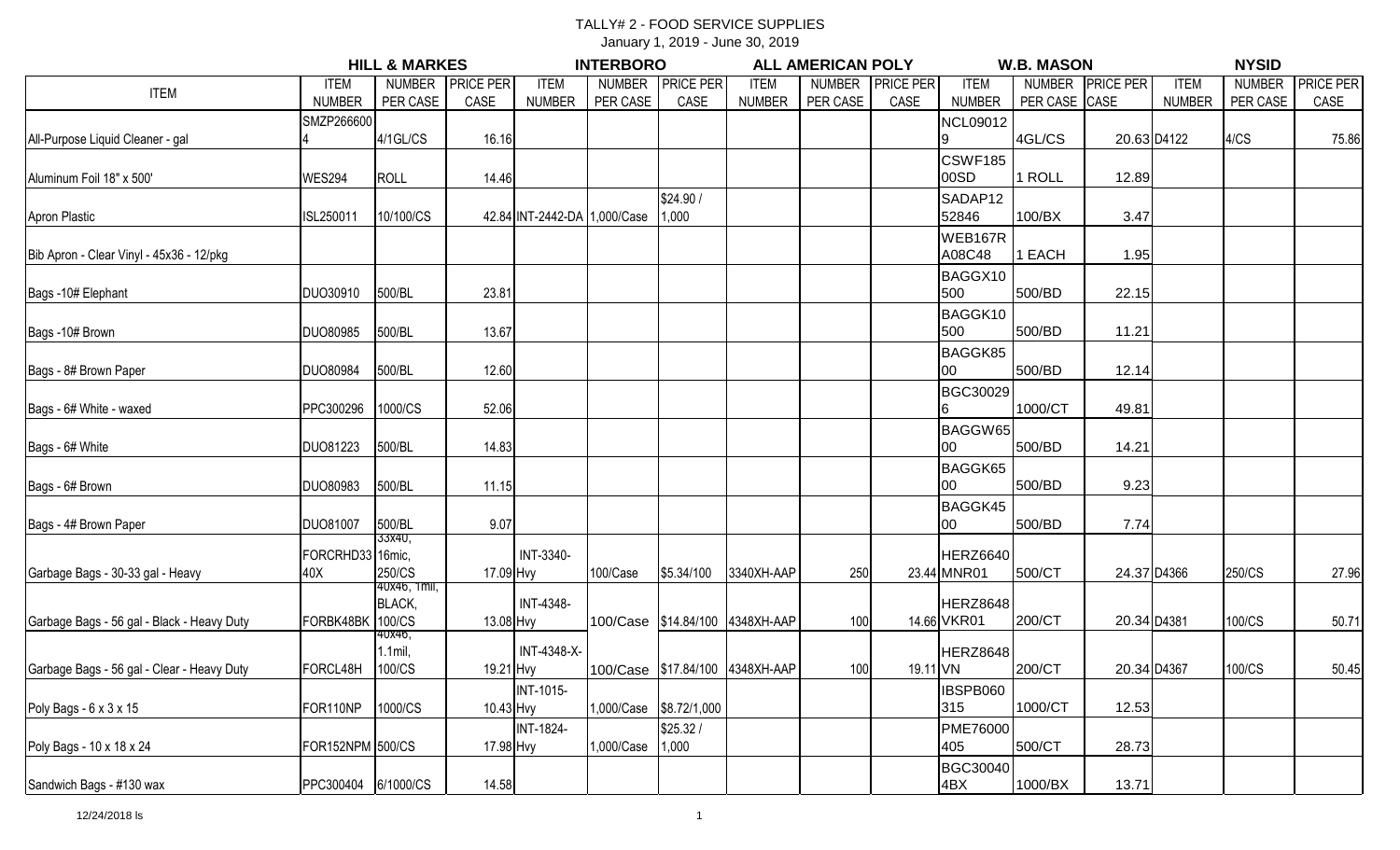### TALLY# 2 - FOOD SERVICE SUPPLIES January 1, 2019 - June 30, 2019

|                                                                  |                              |             |           | <b>INT-77-X-</b> |            |              |  | IBSPB675                     |           |       |  |  |
|------------------------------------------------------------------|------------------------------|-------------|-----------|------------------|------------|--------------|--|------------------------------|-----------|-------|--|--|
| Sandwich Bags - plastic                                          | <b>ISL2001</b>               | 3/2000/CS   | 17.06 Hvy |                  | 1,000/Case | \$4.82/1,000 |  | 675                          | 2000/CT   | 5.64  |  |  |
| Zip Lock Bags - gallon                                           | ISL210912                    | 1000/CS     | 33.77     |                  |            |              |  | LDD3655A 1000/CT             |           | 35.98 |  |  |
|                                                                  |                              | 40"x300'    |           |                  |            |              |  | LRP91000                     |           |       |  |  |
| <b>Banquet Paper</b>                                             | <b>ROYTCD</b>                | <b>ROLL</b> | 10.29     |                  |            |              |  |                              | 1 ROLL    | 11.02 |  |  |
| Bleach - gal                                                     | <b>BWK3406</b>               | 6/1GL/CS    | 9.60      |                  |            |              |  | KIK110086<br>35042           | 6GL/CT    | 10.94 |  |  |
| Bowl - 5 oz                                                      | GEN80500                     | 1000/CS     | 16.23     |                  |            |              |  | DCC5BW<br><b>WCR</b>         | 1000/CT   | 13.66 |  |  |
| Bowl - Styrofoam -10 oz                                          | DRT10B20                     | 20/50/CS    | 39.07     |                  |            |              |  | DCC10B2<br>10                | 1000/CT   | 38.68 |  |  |
| Bowl Lid -10 oz                                                  | DRT20JL                      | 10/100/CS   | 21.39     |                  |            |              |  | DCC20JL                      | 1000/CT   | 21.18 |  |  |
| Bowl - 12 oz                                                     | GEN82100                     | 8/125/CS    | 13.86     |                  |            |              |  | DCC12BW<br><b>WCR</b>        | 1000/CT   | 16.45 |  |  |
| Chlorine Sanitizer Test Strip Kit                                |                              |             |           |                  |            |              |  | <b>LAC4250B</b>              | 200/TB    | 4.91  |  |  |
| Coffee Filters - 18 x 7.5 - 3 gal - #<br>BUNU318X7252CS or equal | [BUNU318X7<br>252CS          | 252/CT      | 20.88     |                  |            |              |  | BUNU318<br>X7252CS           | 252/CT    | 14.04 |  |  |
| Comet All Purpose Bleach Spray - 32 oz                           | <b>PNG02287</b>              | 8/32oz/CS   | 42.42     |                  |            |              |  | <b>PGC02287</b><br><b>CT</b> | 8/32oz/CT | 39.37 |  |  |
| Container - Styrofoam - Hinged - approx. 9 x 9 x 3               | GEN200VW                     | 200/CS      | 13.91     |                  |            |              |  | DCC90HT<br>PF <sub>1R</sub>  | 200/CT    | 15.37 |  |  |
| Container - Styrofoam - Hinged - approx. 6 x 6 x 3               | GEN22500                     | 500/CS      | 18.14     |                  |            |              |  | DCC60HT                      | 500/CT    | 18.37 |  |  |
| Cotton Cloth - approx. 16" x 18"                                 |                              |             |           |                  |            |              |  | <b>WNCBTW</b><br>30          | 12/DZ     | 4.12  |  |  |
| Cream Cleanser - qt                                              | SMZG13250<br>12 <sup>°</sup> | 12/32oz/CS  | 20.23     |                  |            |              |  | <b>NCL17254</b>              | 12QT/CS   | 27.70 |  |  |
| Cup - Foam - squat - 4 oz                                        | DRT4J6                       | 20/50/CS    | 21.03     |                  |            |              |  | DCC4J6                       | 1000/CT   | 20.82 |  |  |
| Cup Lid - Foam - squat - 4 oz                                    | DRT6JL                       | 10/100/CS   | 12.43     |                  |            |              |  | <b>DCC6JL</b>                | 1000/CT   | 12.31 |  |  |
| Cup - Foam - squat - 8 oz                                        | DRT8SJ20                     | 20/50/CS    | 37.58     |                  |            |              |  | DCC8SJ20 1000/CT             |           | 37.20 |  |  |
| Cup Lid - Foam - squat - 8 oz                                    | DRT20JL                      | 10/100/CS   | 21.39     |                  |            |              |  | DCC <sub>20JL</sub>          | 1000/CT   | 21.18 |  |  |
| Cup - Hot/Cold, 8 oz - want DC8J8                                | DRT8J8                       | 25/40/CS    | 19.69     |                  |            |              |  | DCC8J8                       | 1000/CT   | 19.69 |  |  |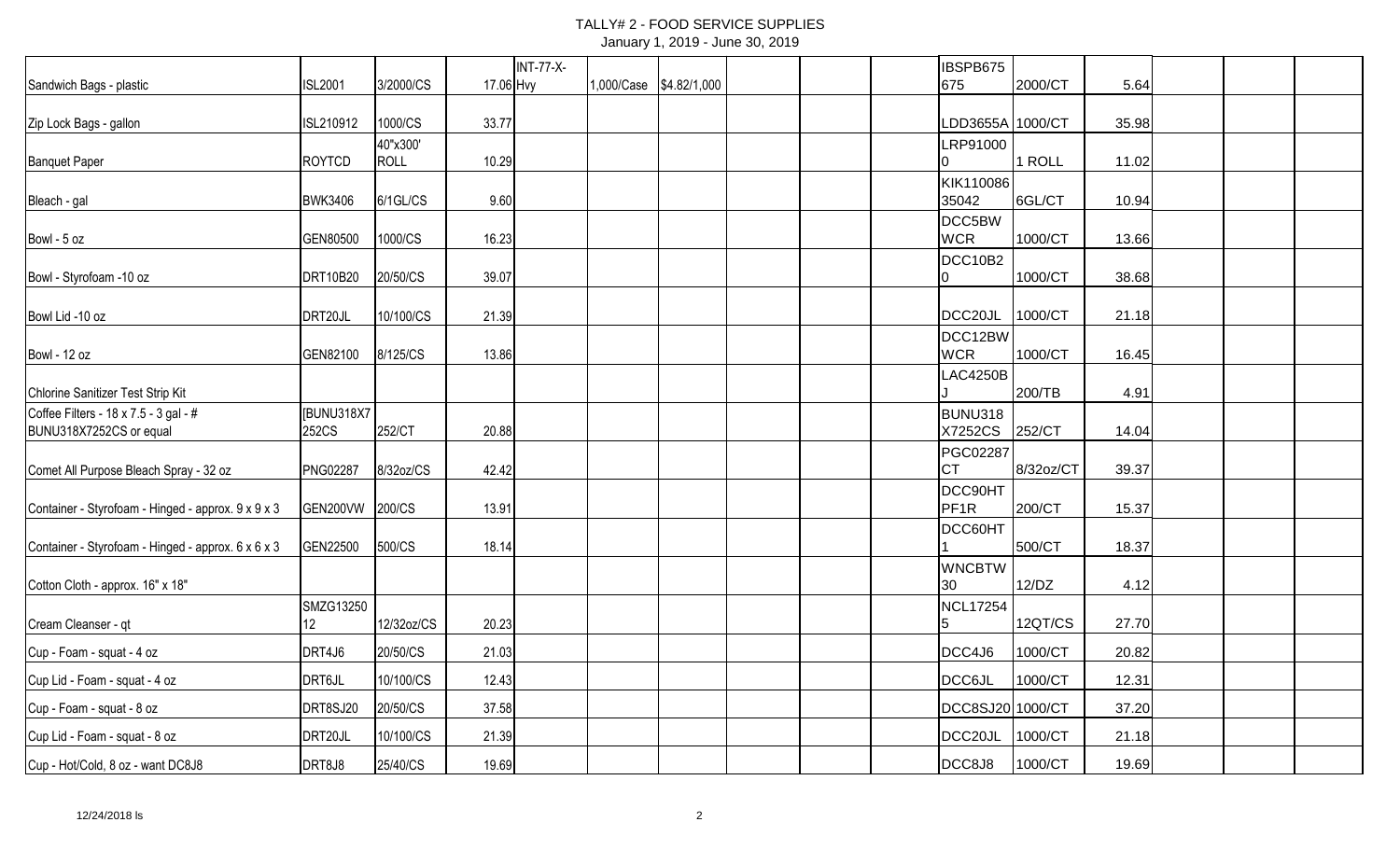### TALLY# 2 - FOOD SERVICE SUPPLIES January 1, 2019 - June 30, 2019

| Cup Lid - Hot/Cold, 8 oz                                   | DRT8JL               | 10/100/CS  | 12.73    |                                                  |                  |                   |  | DCC8JL                                | 1000/CT   | 12.61       |                                          |       |
|------------------------------------------------------------|----------------------|------------|----------|--------------------------------------------------|------------------|-------------------|--|---------------------------------------|-----------|-------------|------------------------------------------|-------|
| Cup - Paper - 1 oz                                         | GENF100              | 20/250/CS  | 28.65    |                                                  |                  |                   |  | GNPF100                               | 5000/CT   | 34.47       |                                          |       |
| Cup - Souffle - 2 oz                                       | <b>SLOB200</b>       | 10/250/CS  | 17.39    |                                                  |                  |                   |  | CSWPC <sub>2</sub><br>C25100          | 2500/CT   | 19.07       |                                          |       |
| Cup Lid - Souffle - 2 oz                                   | SLOPL <sub>2</sub>   | 25/100/CS  | 14.55    |                                                  |                  |                   |  | DCCPL20<br>ON                         | 2500/CT   | 14.70       |                                          |       |
| Deli Container - clear w/lid - 12 oz - rectangular         | GENAD12              | 200/CS     | 23.92    |                                                  |                  |                   |  | GNPAD12 200/CT                        |           | 25.06       |                                          |       |
| Dinex 8 oz disposable lids for 8 oz Turnbury mugs          | DIN30008775 1000/CS  |            | 37.51    |                                                  |                  |                   |  | NO BID                                |           |             |                                          |       |
| Dawn Dish Soap - gallon                                    | <b>PNG57445</b>      | 4/1GL/CS   | 53.64    |                                                  |                  |                   |  | NCL11002                              | 4GL/CS    | 36.70       |                                          |       |
| Dishwasher Detergent - Cascade (or equal)                  | <b>PNG40152</b>      | 6/75oz/CS  | 34.51    |                                                  |                  |                   |  | PGC59535<br><b>ICT</b>                | 7/75oz/CT | 45.04       |                                          |       |
| <b>Excaliber Sanitizer</b>                                 |                      |            |          |                                                  |                  |                   |  |                                       |           |             |                                          |       |
| Film - 18" x 500'                                          | ANP7307782 ROLL      |            | 11.40    |                                                  |                  |                   |  | IBSFSW18ROLL,18"<br>02K               | X2000'    | 10.41       |                                          |       |
| Flash Dri equal to CX8 Rinse Drying Agent - 5 gal<br> pail | SMZC071000           | 5GL PL     | 36.48    |                                                  |                  |                   |  | NO BID                                |           |             |                                          |       |
| Gloves - latex - small - for food handling                 | ISL100202            | 10/100/CS  | 33.72 LG | First<br>Care/Job<br>Guard-Sm-                   | 1,000/Case       | \$24.80<br>/1,000 |  | <b>CSWLGP</b><br>PGS                  | 1000/CS   | 23.74 C3316 | 1000/CS                                  | 48.04 |
| Gloves - latex - medium - for food handling                | ISL100204            | 10/100/CS  | 33.72 LG | First<br>Care/Job<br>Guard-Med-                  | 1,000/Case       | \$24.80/<br>1,000 |  | <b>CSWLGP</b><br><b>PGM</b>           | 1000/CS   | 23.74 C3316 | 1000/CS                                  | 48.04 |
| Gloves - latex - large - for food handling                 | ISL100206            | 10/100/CS  |          | ⊦ırst<br>Care/JobGua<br>33.72 rd-Lrg-LG<br>-irst | 1,000/Case       | \$24.80/<br>1,000 |  | <b>CSWLGP</b><br>PGL<br><b>CSWPEM</b> | 1000/CS   | 23.74 C3316 | 1000/CS                                  | 48.04 |
| Gloves - plastic - for food handling                       | ISL104GB(2-<br>6)    | 10/1000/CS |          | Care/Jobguar<br>45.33 d-PG<br>MPR-               | 1,000/Case 1,000 | \$23.90 /         |  | HD101010<br>$\overline{0}$            | 1000/CS   | 32.47 C3427 | 1000/CS                                  | 9.51  |
| Hair Nets                                                  | FDIHN500BR 10/144/CS |            |          | 7042/305-<br>75.00 FH20                          | 1,440/Case 1,440 | \$98.00 /         |  | CSWSBC <sub>2</sub><br>1W1000         | 1000/CS   | 16.75       |                                          |       |
| Heavy Duty Floor Cleaner (liquid)                          | SMZB032000           | 4/1GL/CS   | 16.62    |                                                  |                  |                   |  | NCL10012<br>9                         | 4GL/CS    | 21.19 D4501 | 4 GL/CS<br><b>CONCENTR</b><br><b>ATE</b> | 44.04 |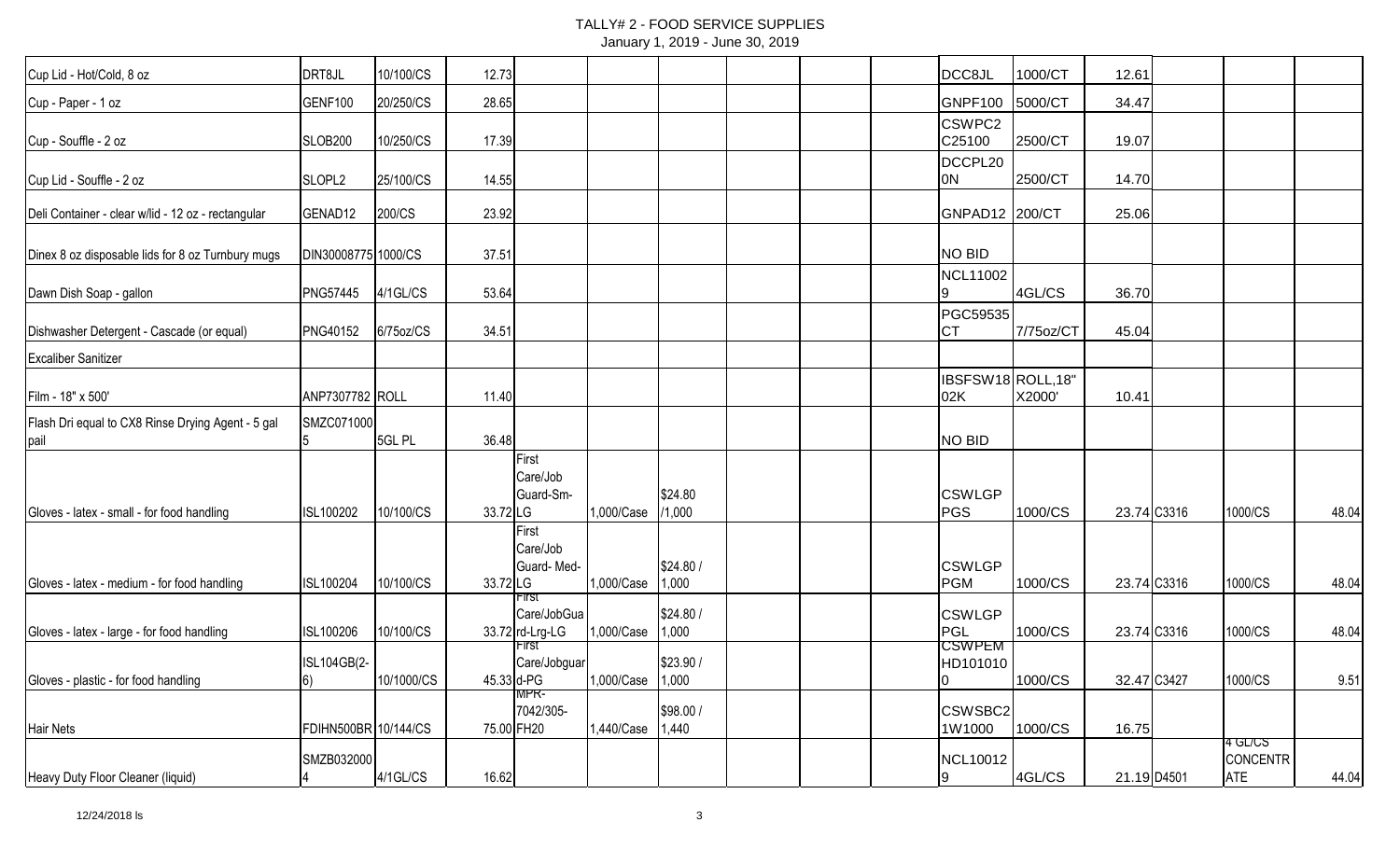## TALLY# 2 - FOOD SERVICE SUPPLIES

| January 1, 2019 - June 30, 2019 |  |  |  |
|---------------------------------|--|--|--|
|---------------------------------|--|--|--|

12"x21", 10lb

|                                              |                     | BAG,        |       |  |  |  | ELKH18P                         |           |             |            |                     |       |
|----------------------------------------------|---------------------|-------------|-------|--|--|--|---------------------------------|-----------|-------------|------------|---------------------|-------|
| Ice Bags - Empty - 5 lb                      | FORIC <sub>10</sub> | 1000/CS     | 64.42 |  |  |  | MET                             | 1000/CT   | 38.33       |            |                     |       |
|                                              | SMZW42000           |             |       |  |  |  | CALISZL2                        |           |             |            | 4 GL/CS<br>CONCENTR |       |
| Laundry Detergent - liquid                   |                     | $4/1$ GL/CS | 19.63 |  |  |  | 148004                          | 4GL/CS    | 25.83 D4724 |            | <b>ATE</b>          | 42.46 |
|                                              | SMZC059705          |             |       |  |  |  | <b>BWKHUR</b>                   |           |             |            |                     |       |
| Laundry Detergent - powder                   |                     | <b>50LB</b> | 21.69 |  |  |  | ACAN40                          | 40# PAIL  | 20.90       |            |                     |       |
|                                              | SMZL212500          |             |       |  |  |  | <b>NCL11262</b>                 |           |             |            |                     |       |
| Lime Away                                    |                     | $4/1$ GL/CS | 23.35 |  |  |  |                                 | 4GL/CS    | 31.80       |            |                     |       |
| Napkins - 1 ply                              | MOR1250MS 6000/CS   |             | 23.63 |  |  |  | CSWLN12<br>500                  | 6000/CS   | 22.68B2913  |            | 6000/CS             | 34.5  |
|                                              |                     |             |       |  |  |  | <b>GENPANL</b>                  |           |             |            |                     |       |
| Pan Liners - 16.375" x 24.375"               | PPC030001           | 1000/CS     | 39.37 |  |  |  | <b>INER</b>                     | 1000/CT   | 29.96       |            |                     |       |
| Paper Place Mats (white)                     | <b>SNF150</b>       | 1000/CS     | 14.13 |  |  |  | LMILP100                        | 1000/CT   | 10.14       |            |                     |       |
|                                              |                     |             |       |  |  |  | <b>HFM31052</b>                 |           |             |            |                     |       |
| Paper Place Mats (green)                     | SNF6025             | 1000/CS     | 15.91 |  |  |  |                                 | 1000/CT   | 22.23       |            |                     |       |
|                                              |                     |             |       |  |  |  | <b>HFM31052</b>                 |           |             |            |                     |       |
| Paper Place Mats (red)                       | <b>SNF6005</b>      | 1000/CS     | 15.91 |  |  |  |                                 | 1000/CT   | 22.23       |            |                     |       |
|                                              |                     |             |       |  |  |  |                                 | 12/450'/C |             |            | 6/CS 800'           |       |
| Paper Towels - Brown - roll for Towel Master | GPF26490            | 6/1150'/CS  | 61.44 |  |  |  | GPC19724 T                      |           | 61.86 D4006 |            | <b>ROLLS</b>        | 20.29 |
|                                              |                     |             |       |  |  |  | <b>MRC0635</b>                  | 30/85SH/  |             |            |                     |       |
| Paper Towels - White - roll                  | CASK085             | 30/85/CS    | 14.35 |  |  |  | IO.                             | <b>CT</b> | 15.17       |            |                     |       |
|                                              |                     |             |       |  |  |  | <b>CSWFPP</b>                   |           |             |            |                     |       |
| Plastic Forks (bulk)                         | NPP406010           | 1000/CS     | 4.76  |  |  |  | <b>WP1000</b>                   | 1000/CS   |             | 4.90 B2921 | 1000/CS             | 18.68 |
| Plastic Knives (bulk)                        | NPP406017           | 1000/CS     | 4.76  |  |  |  | <b>CSWKNP</b><br><b>PWP1000</b> | 1000/CS   |             | 4.90 B2920 | 1000/CS             | 18.68 |
|                                              |                     |             |       |  |  |  | <b>CSWTSPP</b>                  |           |             |            |                     |       |
| Plastic Spoons (bulk)                        | NPP406014           | 1000/CS     | 4.76  |  |  |  | <b>WP1000</b>                   | 1000/CS   |             | 4.90 B2922 | 1000/CS             | 18.68 |
|                                              |                     |             |       |  |  |  | IBSFSW18                        |           |             |            |                     |       |
| Plastic Wrap - 18" x 2,000'                  | ANP7307782 ROLL     |             | 11.40 |  |  |  | 02K                             | 1 ROLL    | 10.41       |            |                     |       |
|                                              |                     |             |       |  |  |  | SGV42127                        |           |             |            |                     |       |
| Plates - paper - 6"                          | ASP10106            | 10/100/CS   | 10.42 |  |  |  | 8                               | 1000/CT   | 11.71       |            |                     |       |
|                                              |                     |             |       |  |  |  | SGV42128                        |           |             |            |                     |       |
| Plates - paper - 9"                          | ASP121005           | 12/100/CS   | 20.44 |  |  |  | 60                              | 1000/CS   | 15.84       |            |                     |       |
|                                              |                     |             |       |  |  |  | DCC9PW                          |           |             |            |                     |       |
| Plates - styrofoam - 9"                      | GEN80900            | 4/125/CS    | 12.98 |  |  |  | <b>CR</b>                       | 500/CT    | 14.28       |            |                     |       |
|                                              |                     |             |       |  |  |  | DCC10PW                         |           |             |            |                     |       |
| Plates - styrofoam - 10.25"                  | GEN81000            | 500/CS      | 27.71 |  |  |  | CR <sub>.</sub>                 | 500/CT    | 24.71       |            |                     |       |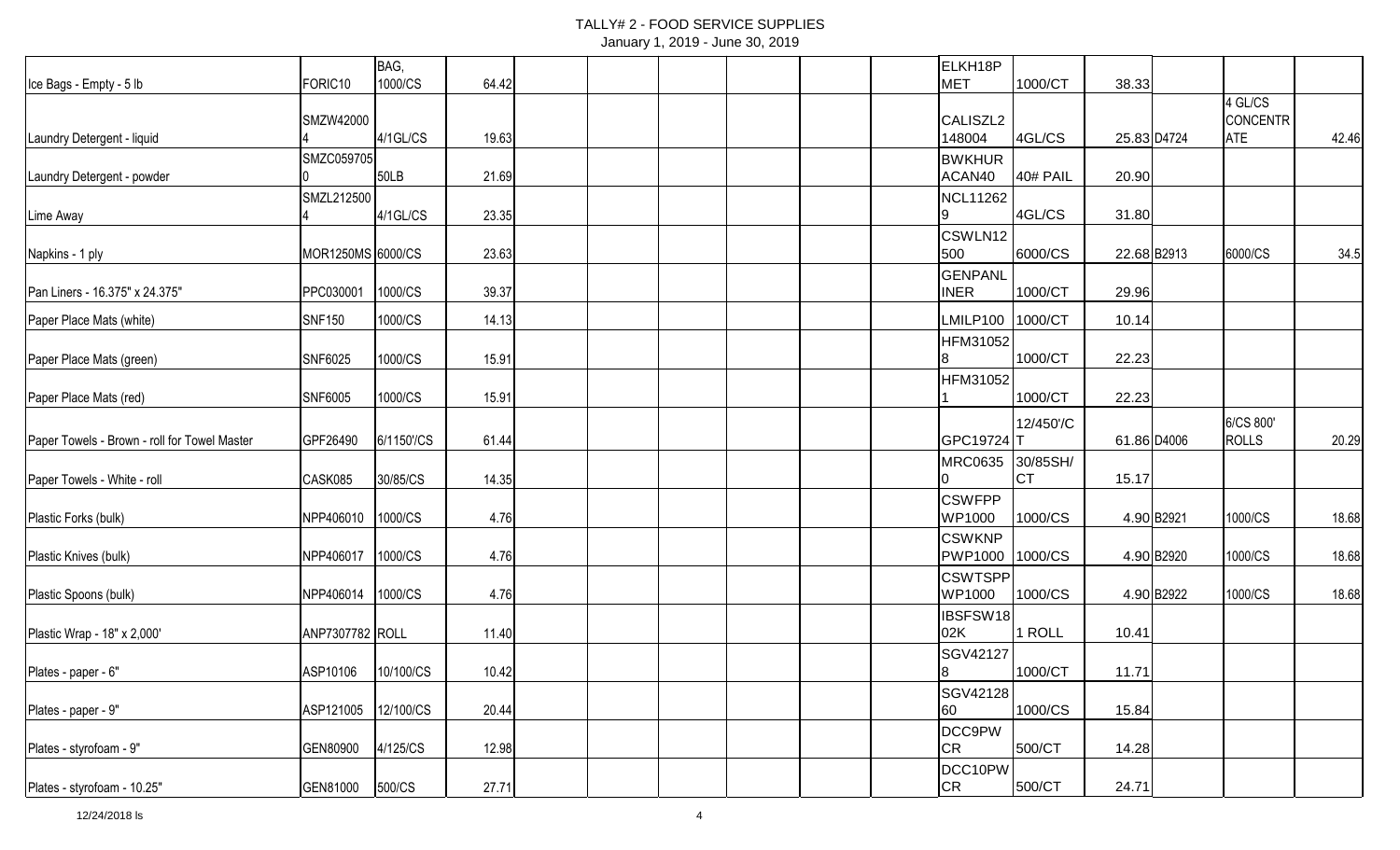# TALLY# 2 - FOOD SERVICE SUPPLIES

|  |  | January 1, 2019 - June 30, 2019 |  |
|--|--|---------------------------------|--|
|--|--|---------------------------------|--|

|                                                              |                        |                  |        |  |  |  | CALICCP7 24/21oz/C    |         |             |            |              |       |
|--------------------------------------------------------------|------------------------|------------------|--------|--|--|--|-----------------------|---------|-------------|------------|--------------|-------|
| Powder Cleaner - qt                                          | CAL752088              | 24/21oz/CS       | 17.26  |  |  |  | 52088                 |         | 16.59       |            |              |       |
|                                                              |                        |                  |        |  |  |  | BAGSK16               |         |             |            |              |       |
| Sacks 1/6                                                    | <b>DUO80076</b>        | 500/CBS          | 39.11  |  |  |  | 52                    | 500/BD  | 36.31       |            |              |       |
| Scotch Brite Pads                                            | DSCMD69                | PAD,<br>6/10/CS  | 11.25  |  |  |  | <b>BSDJAN3</b><br>096 | 10/BX   |             | 1.79 D4701 | 60/CS        | 14.22 |
|                                                              | SMZC059501             | SIMONIZ          |        |  |  |  | NCL10713              |         |             |            |              |       |
| Speedball Cleaner                                            |                        | 12/QT/CS         | 18.56  |  |  |  | 16                    | 12QT/CS | 22.66       |            |              |       |
|                                                              |                        |                  |        |  |  |  | <b>PME75004</b>       |         |             |            |              |       |
| Stainless Steel Scrubber                                     | <b>ROYS7756</b>        | 6/12/CS          | 34.40  |  |  |  | 292                   | 72/CT   | 19.19       |            |              |       |
| Tray - aluminum - 3 compartment HDM                          | PACY7139T              | 200/CS           | 36.46  |  |  |  |                       |         |             |            |              |       |
|                                                              |                        |                  |        |  |  |  |                       |         |             |            |              |       |
| Water Test Strips (7347636) QUAQR                            |                        |                  |        |  |  |  | LAC2951               | 100/TB  | 4.96        |            |              |       |
| Wypalls x 60                                                 | KIM34015               |                  | 12.28  |  |  |  | LGCG620<br>2X         | 180/CS  | 10.78       |            |              |       |
|                                                              |                        | 180/CS<br>WYPALL |        |  |  |  |                       |         |             |            |              |       |
|                                                              |                        | X80, BLUE,       |        |  |  |  | LGCG821               |         |             |            |              |       |
| Zappers all purpose towels - blue                            | KIM41041               | 160/CS           | 24.34  |  |  |  | 2X                    | 160/CS  | 19.53 D4011 |            | <b>12/CS</b> | 23.66 |
|                                                              |                        |                  |        |  |  |  |                       |         |             |            |              |       |
| 3 compartment tray with heat film (Oliver 7230-6100) OLV2103 |                        | 600/CS           | 166.42 |  |  |  |                       |         |             |            |              |       |
| 32 oz spray bottle                                           | IMP5031WG 1/EA         |                  | 0.44   |  |  |  | <b>TOL12012</b><br>15 | 1 EACH  | 0.41        |            |              |       |
|                                                              |                        |                  |        |  |  |  | TOL11024              |         |             |            |              |       |
| Trigger sprayer for 32 oz bottle                             | IMP4902                | 1/EA             | 0.39   |  |  |  | 16                    | 1 EACH  | 0.41        |            |              |       |
|                                                              |                        |                  |        |  |  |  |                       |         |             |            |              |       |
| <b>Ecolab Products</b>                                       |                        |                  |        |  |  |  |                       |         |             |            |              |       |
|                                                              |                        |                  |        |  |  |  |                       |         |             |            |              |       |
| Apex Dishwasher Solid - #17062                               | ECO6117062 6/6.75lb/CS |                  | 112.47 |  |  |  |                       |         |             |            |              |       |
|                                                              |                        |                  |        |  |  |  |                       |         |             |            |              |       |
| Fast Foam Degreaser - #10126                                 | ECO6110126 6/32oz/CS   |                  | 47.32  |  |  |  |                       |         |             |            |              |       |
| Solid Power XL - # 6100185                                   | ECO6100185 4/9lb/CS    |                  | 102.73 |  |  |  |                       |         |             |            |              |       |
|                                                              |                        |                  |        |  |  |  |                       |         |             |            |              |       |
| Oasis 115 XP Floor Cleaner - #10625                          | ECO6110625 2.5gl       |                  | 41.54  |  |  |  |                       |         |             |            |              |       |
| Oasis 100 Neutral All Purpose Cleaner - # 14522              | ECO6114522 2.5gl       |                  | 59.33  |  |  |  |                       |         |             |            |              |       |